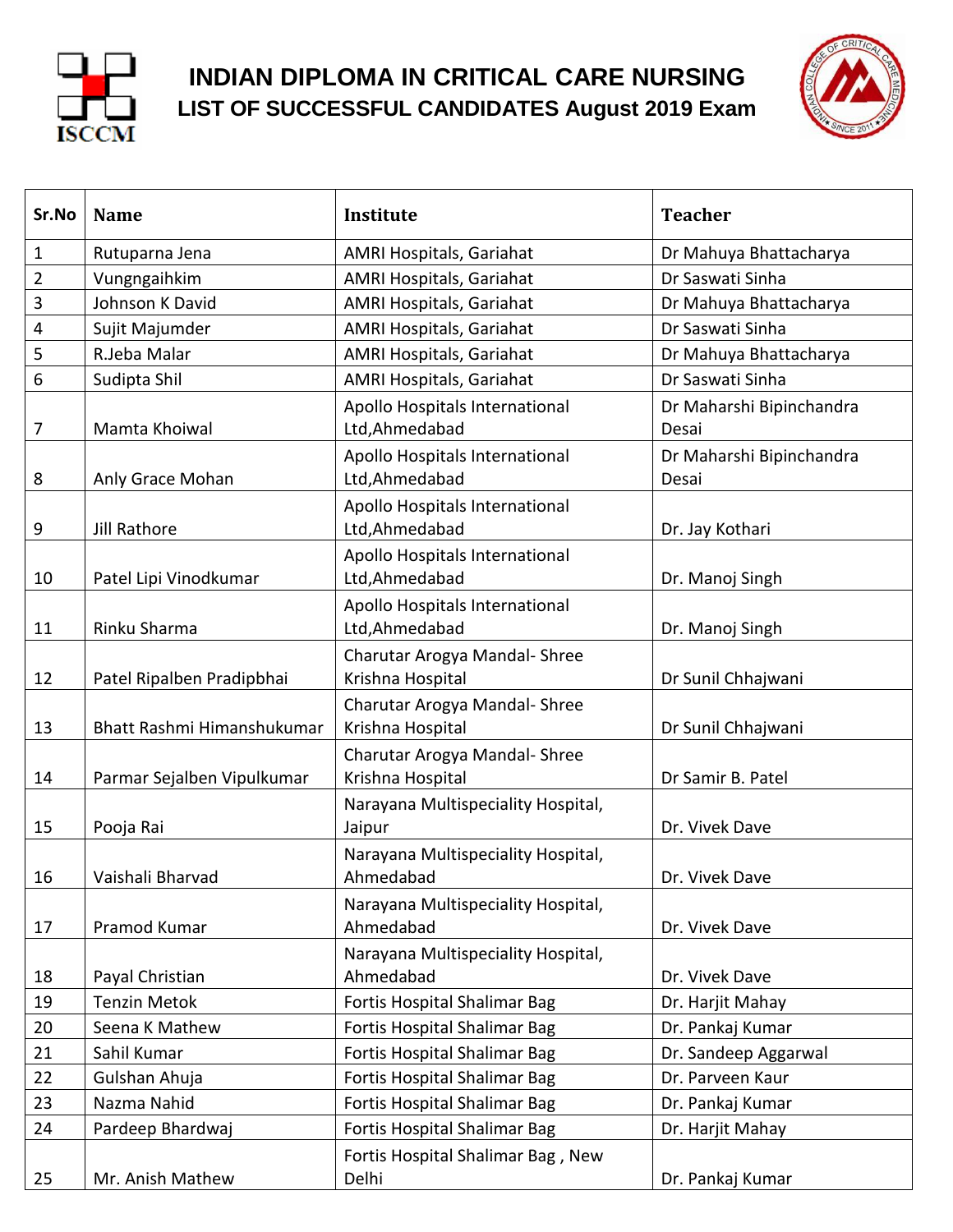| 26 | Ms. Himmat Malhotra        | Fortis Hospital Shalimar Bag, New<br>Delhi                          | Dr. Pankaj Kumar            |
|----|----------------------------|---------------------------------------------------------------------|-----------------------------|
| 27 | Mr. Tijo P.C               | Fortis Hospital Shalimar Bag, New<br>Delhi                          | Dr. Harjit Mahay            |
|    |                            | Fortis Hospital Shalimar Bag, New                                   |                             |
| 28 | Mr. Gino Mathew            | Delhi                                                               | Dr. Harjit Mahay            |
| 29 | Mr. Mahesh Kumar           | Fortis Hospital Shalimar Bag, New<br>Delhi                          | Dr. Sandeep Aggarwal        |
| 30 | Sanjay Arya                | Metro Heart Institute with<br>Multispeciality                       | Dr Vijay Kumar Agrawal      |
| 31 | Awungashi Clare Chonmiwon  | Apollo Hospitals Guwahati, Unit<br>International Hospital, Guwahati | Dr. Swarup Ranjan De        |
| 32 | <b>Ruth Paudel</b>         | Apollo Hospitals Guwahati, Unit<br>International Hospital, Guwahati | Dr. Deepom Sharma           |
| 33 | Kashisii Chisa             | Apollo Hospitals Guwahati, Unit<br>International Hospital, Guwahati | Dr. Swarup Ranjan De        |
| 34 | Mercy Joseph               | <b>Bansal Hospital</b>                                              | Dr. Amit Gupta              |
| 35 | Manjulatha                 | <b>Bansal Hospital</b>                                              | Dr. Amit Gupta              |
| 36 | Rekha Mathew               | <b>Bansal Hospital</b>                                              | Dr. Amit Gupta              |
| 37 | Elugula Srivani            | Apollo Healthcity, Jubilee Hills                                    | Dr Subba Reddy K            |
| 38 | Amal Rohitha Kalukurthi    | Apollo Healthcity, Jubilee Hills                                    | Dr Subba Reddy K            |
| 39 | M Divyabharathi            | Apollo Healthcity, Jubilee Hills                                    | Dr Subba Reddy K            |
| 40 | Vijayalakshmi              | Apollo Healthcity, Jubilee Hills                                    | Dr. Rajib Paul              |
| 41 | Sandhya                    | Apollo Healthcity, Jubilee Hills,<br>Hyderabad                      | Dr Subba Reddy K            |
| 42 | Aruna Lavudiya             | Care Hospital, Hyderabad                                            | Dr Bhavani Prasad Gudavalli |
| 43 | Dudekula Shabrin           | Care Hospital, Hyderabad                                            | Dr Bhavani Prasad Gudavalli |
| 44 | Bunga Melinda              | Care Hospital, Hyderabad                                            | Dr Bhavani Prasad Gudavalli |
| 45 | Racharla Rekha             | Care Hospital, Hyderabad                                            | Dr Bhavani Prasad Gudavalli |
| 46 | M L Manisha                | Care Hospital, Hyderabad                                            | Dr Pavan Kumar Reddy N      |
| 47 | Dasari Bharat Kumar        | Care Hospital, Hyderabad                                            | Dr Pavan Kumar Reddy N      |
| 48 | Vijaya Kumari Jonnalagadda | Care Hospital, Hyderabad                                            | Dr Kola Venkat Raman        |
| 49 | Anumol Koshy               | Care Hospital, Hyderabad                                            | Dr Kola Venkat Raman        |
| 50 | Shailaja Perka             | Care Hospital, Hyderabad                                            | Dr Kola Venkat Raman        |
| 51 | Reeba George               | Care Hospital, Hyderabad                                            | Dr Pavan Kumar Reddy N      |
| 52 | Yeralapati Ashok           | Care Hospital, Hyderabad                                            | Dr. Krushna Chandra Misra   |
| 53 | B. Naga Prasad             | Care Hospital, Hyderabad                                            | Dr Pavan Kumar Reddy N      |
| 54 | Gunnam Anusha              | <b>Continental Hospitals</b>                                        | Dr Palepu B N Gopal         |
| 55 | Darla Rani                 | <b>Continental Hospitals</b>                                        | Dr Palepu B N Gopal         |
| 56 | <b>B</b> Anusha            | Maxcure Hospitals, Hyderabad                                        | Dr. Ganshyam M. Jagathkar   |
| 57 | Eslavath Parvathi          | <b>Maxcure Hospitals</b>                                            | Dr. Ganshyam M. Jagathkar   |
| 58 | Chinthala Roja             | <b>Maxcure Hospitals</b>                                            | Dr. Ganshyam M. Jagathkar   |
| 59 | Mallesh Kakani             | Maxcure Hospitals, Hyderabad                                        | Dr. Ganshyam M. Jagathkar   |
| 60 | Pradnya Vilas Pagi         | Jehangir Hospital                                                   | Dr.Kayanoosh Kadapatti      |
| 61 | <b>Sheetal Dongare</b>     | Jehangir Hospital                                                   | Dr.Kayanoosh Kadapatti      |
| 62 | Shrutika Raskar            | Jehangir Hospital                                                   | Dr.Kayanoosh Kadapatti      |
| 63 | Smita Raju Kharchan        | Jehangir Hospital                                                   | Dr.Kayanoosh Kadapatti      |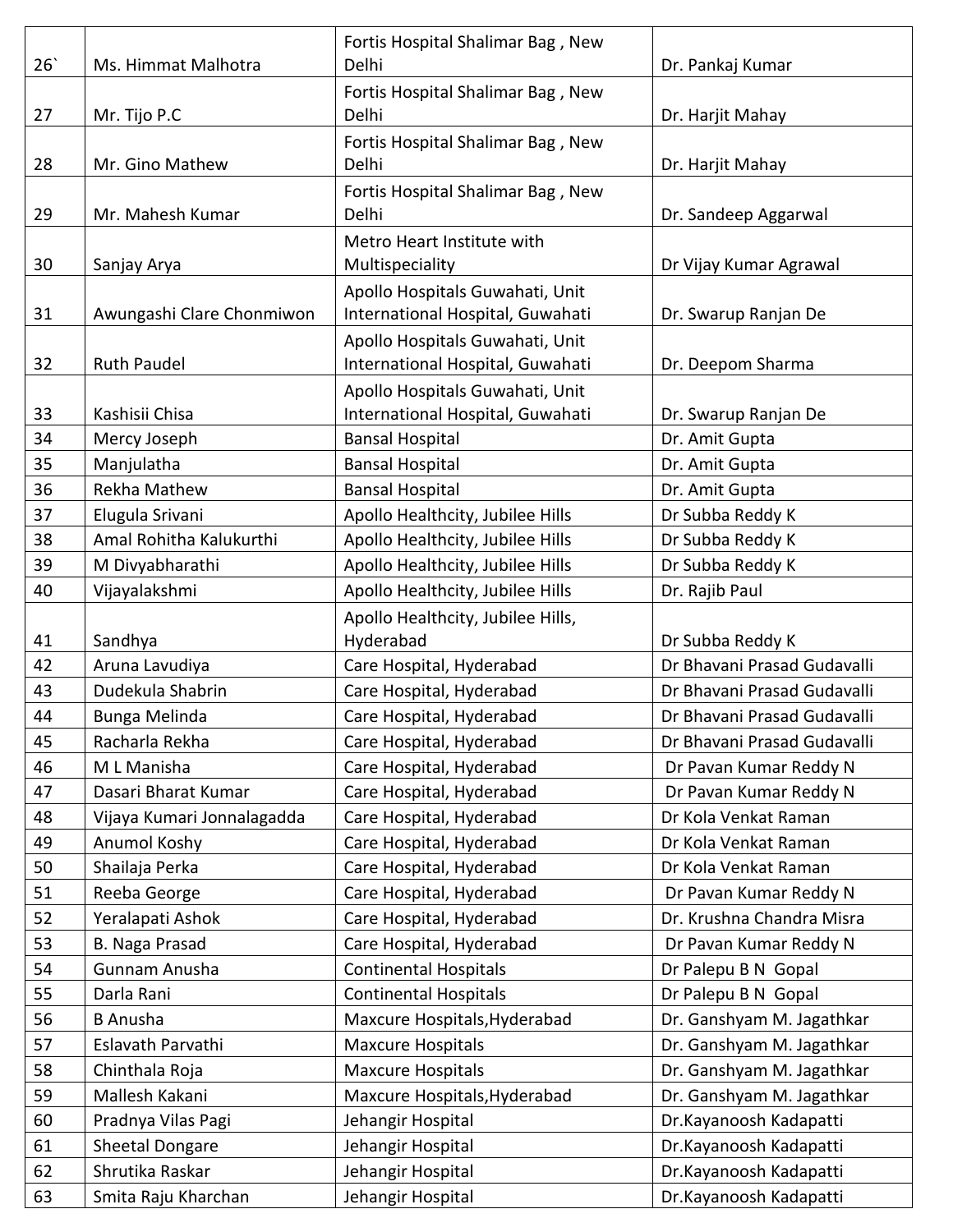| 64 | Anita Sunil Sangle       | Jehangir Hospital                                                                            | Dr.Kayanoosh Kadapatti      |
|----|--------------------------|----------------------------------------------------------------------------------------------|-----------------------------|
| 65 | Gayatri Raosaheb Thete   | Jehangir Hospital                                                                            | Dr.Kayanoosh Kadapatti      |
| 66 | Rahul Katkade            | Jehangir Hospital                                                                            | Dr.Kayanoosh Kadapatti      |
| 67 | Omkar Sanjay Sinhasane.  | Jehangir Hospital, Pune                                                                      | Dr. Aparna Kulkarni         |
| 68 | Rama Kumari.K            | Lalitha Superspeciality Hospital, Guntur                                                     | Dr.Batakrishna Sahu         |
| 69 | Dola Lakshmana Swamy     | Lalitha Superspeciality Hospital, Guntur                                                     | Dr.Batakrishna Sahu         |
| 70 | Ratna Kumari Kodirekka   | NRI Academy of Sciences (Guntur)                                                             | Dr. Shaik Arif Pasha        |
| 71 | Santhamma Pamula         | NRI Academy of Sciences (Guntur)                                                             | Dr. Shaik Arif Pasha        |
| 72 | Kennath Paul F           | <b>Manipal Hospital</b>                                                                      | Dr Ajith Kumar A.K          |
| 73 | Thangam.G                | <b>Manipal Hospital</b>                                                                      | Dr. Venkatesha Gupta K.V.   |
| 74 | Vinothraj                | <b>Manipal Hospital</b>                                                                      | Dr. Sunil Karanth           |
| 75 | Betty Sakunthala B       | <b>Manipal Hospital</b>                                                                      | Dr. Sunil Karanth           |
| 76 | Aleena Susan Kunjachan   | <b>Manipal Hospital</b>                                                                      | Dr Ajith Kumar A.K          |
| 77 | Ankitha Saju             | <b>Manipal Hospital</b>                                                                      | Dr Ajith Kumar A.K          |
| 78 | Anita Jordy              | <b>Manipal Hospital</b>                                                                      | Dr Ajith Kumar A.K          |
| 79 | Tenzin Bhuti             | <b>Manipal Hospital</b>                                                                      | Dr Ajith Kumar A.K          |
| 80 | Sobitha D                | <b>Manipal Hospital</b>                                                                      | Dr. B. Sudarshan Reddy      |
| 81 | Vidya Sm                 | Sakra World Hospital                                                                         | Dr Anand Mamdapur           |
| 82 | Anjali.C.B               | Sakra World Hospital                                                                         | Dr Anand Mamdapur           |
| 83 | Hakkim Hassan            | Sakra World Hospital                                                                         | Dr Anand Mamdapur           |
| 84 | Irin Cicilia Vas         | Sakra World Hospital                                                                         | Dr Anand Mamdapur           |
| 85 | Roopa.C.G                | Fortis Hospital, Cunningham<br>Road, Bengaluru                                               | Dr Nagaraja Aithal G.R      |
| 86 | Hazira Khanam            | Fortis Hospital, Cunningham<br>Road, Bengaluru                                               | Dr Nagaraja Aithal G.R      |
| 87 | Akhila Prasad            | Manipal Hospital, Banglore                                                                   | Dr Nagaraja Aithal G.R      |
| 88 | Aparnathi Sanni          | N.M. Virani Wockhardt Hospital                                                               | Dr. Nareshkumar B. Barasara |
| 89 | Ashok Kumar Mahawar      | N.M. Virani Wockhardt Hospital                                                               | Dr. Nareshkumar B. Barasara |
| 90 | Kamal Kumar Prajapati    | Eternal Heart Care Center & Research<br>Institute, Pvt. Ltd, Jaipur                          | Dr. Vaibhav Bhargava        |
| 91 | <b>Manish Kumar Gaud</b> | Eternal Heart Care Center & Research<br>Institute, Pvt. Ltd, Jaipur                          | Dr. Kishore Mangal          |
| 92 | Monu Agrawal             | Eternal Heart Care Center & Research<br>Institute, Pvt. Ltd, Jaipur                          | Dr Vaibhav Bhargava         |
| 93 | Yogendra Kumar Sharma    | Eternal Heart Care Center & Research<br>Institute, Pvt. Ltd, Jaipur                          | Dr Vaibhav Bhargava         |
| 94 | Girish Sharma            | Narayana Multispeciality Hospital                                                            | Dr. Ajay Nair               |
| 95 | Vikash Choudhary         | Narayana Multispeciality Hospital                                                            | Dr. Ajay Nair               |
| 96 | Ramavatar Bairwa         | Narayana Multispeciality Hospital                                                            | Dr. Ajay Nair               |
| 97 | Sunita Kumari            | Santokba Durlabhji Hospital                                                                  | Dr. Vinod Kumar Parashar    |
| 98 | Rishikesh Kumari Poonia  | Santokba Durlabhji Hospital                                                                  | Dr. Vinod Kumar Parashar    |
| 99 | Rashmita Devi            | North Eastern Indira Gandhi Regional<br>Institute of Health & Medical Sciences,<br>Shillong. | Dr. Prithwis Bhattacharyya  |
|    |                          |                                                                                              |                             |